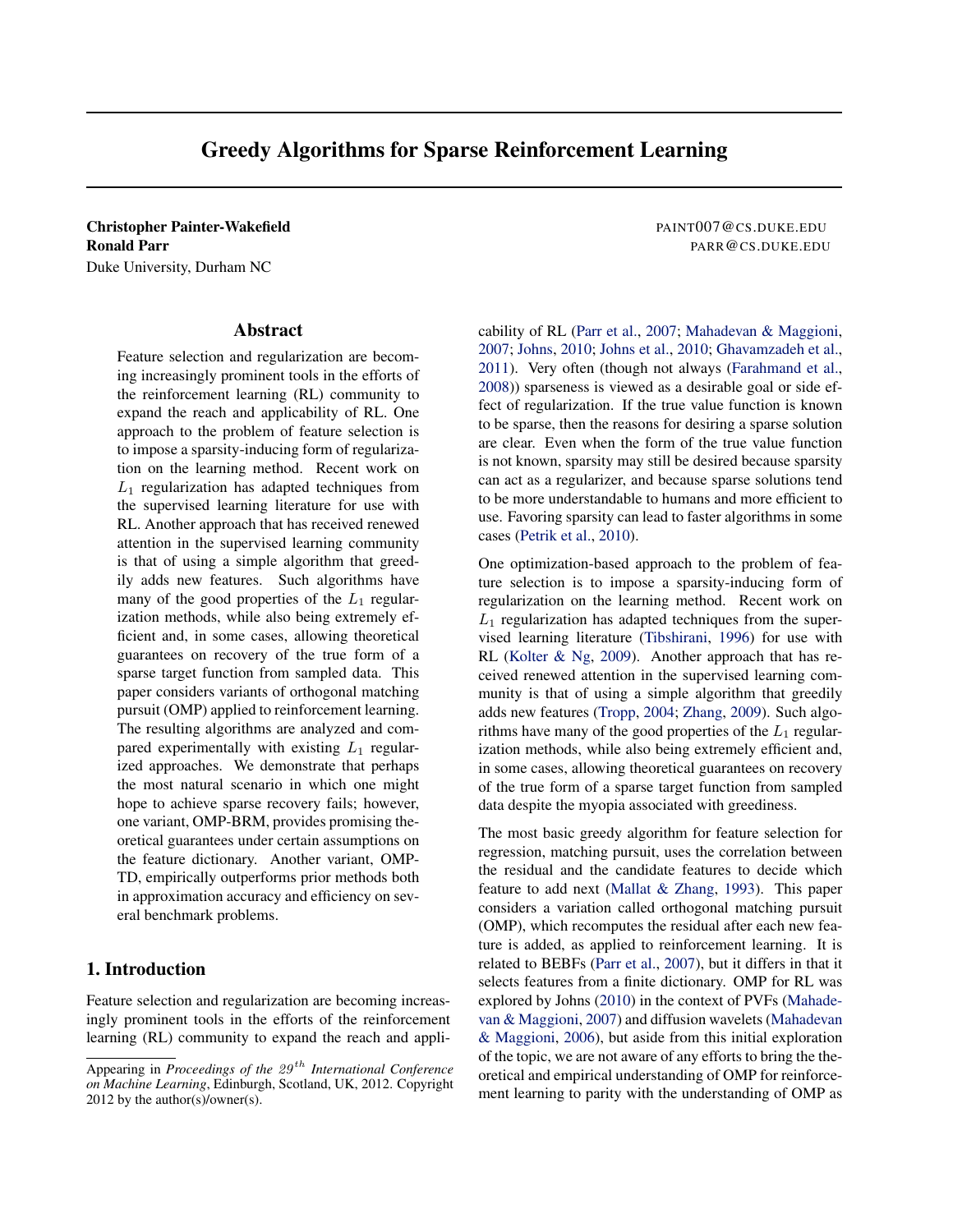applied to regression.

This paper contributes to the theoretical and practical understanding of OMP for RL. Variants of OMP are analyzed and compared experimentally with existing  $L_1$  regularized approaches. We demonstrate that perhaps the most natural scenario in which one might hope to achieve sparse recovery fails; however, one variant, OMP-BRM, provides promising theoretical guarantees under certain assumptions on the feature dictionary. Another variant, OMP-TD, lacks theoretical guarantees but empirically outperforms OMP-BRM and prior methods both in approximation accuracy and efficiency on several benchmark problems.

# 2. Framework and Notation

We aim to discover exact or good, approximate value functions for Markov reward processes (MRPs):  $M =$  $(S, P, R, \gamma)$ . Given a state  $s \in S$ , the probability of a transition to a state  $s' \in S$  is given by  $P(s'|s)$ , and results in an expected reward of  $R(s)$ . We do not address the question of optimizing the policy for a Markov Decision Process, though we note that policy evaluation, where  $P = P_{\pi}$ , by some policy  $\pi$ , is an important intermediate step in many algorithms. A discount factor  $\gamma$  discounts future rewards  $\sum_{t=0}^{n} \gamma^t R(s_t)$ . such that the present value of a trajectory  $s_{t=0} \ldots s_{t=n}$  is

The true value function V <sup>∗</sup> over states satisfies the *Bellman equation*:

$$
V^* = TV^* = R + \gamma PV^*,
$$

where  $T$  is the *Bellman operator* and  $V^*$  is the fixed point of this operator.

In practice, the value function, the transition model, and the reward function are often too large to permit an explicit, exact representation. In such cases, an approximation architecture is used for the value function. A common choice is  $\hat{V} = \Phi w$ , where w is a vector of k scalar weights and  $\Phi$ stores a set of k features in an  $n \times k$  feature matrix. Since n is often intractably large,  $\Phi$  can be thought of as populated by k linearly independent *basis functions*,  $\varphi_1 \dots \varphi_k$ , which define the columns of Φ. We will refer to a basis formed by selecting a subset of the features using an index set as a subscript. Thus,  $\Phi_{\mathcal{I}}$  contains a subset of features from  $\Phi$ , where  $\mathcal I$  is a set of indices such that basis function  $\varphi_i$  is included in  $\Phi_{\mathcal{I}}$  if  $i \in \mathcal{I}$ .

For the purposes of estimating w, it is common to replace  $\Phi$ with  $\Phi$ , which samples rows of  $\Phi$ , though for conciseness of presentation we will use  $\Phi$  for both, since algorithms for estimating w are essentially identical if  $\Phi$  is substituted for Φ. A number of linear function approximation algorithms such as LSTD [\(Bradtke & Barto,](#page-7-0) [1996\)](#page-7-0) solve for the

| <b>Algorithm 1 OMP</b> |  |  |
|------------------------|--|--|
|------------------------|--|--|

Input:  $X \in \mathbb{R}^{n \times k}$ ,  $y \in \mathbb{R}^n$ ,  $\beta \in \mathbb{R}$ . **Output:** Approximation weights  $w$ .  $\mathcal{I} \leftarrow \{\}$  $w \leftarrow 0$ repeat  $c \leftarrow |X^T(y - Xw)|$  $j \leftarrow \arg \max_{i \notin \mathcal{I}} c_i$ if  $c_j > \beta$  then  $\mathcal{I} \leftarrow \mathcal{I} \cup \{j\}$ end if  $w_{\mathcal{I}} \leftarrow X_{\mathcal{I}}^{\dagger} y$ until  $c_j \leq \tilde{\beta}$  or  $\bar{\mathcal{I}} = \{\}$ 

 $w$  which is a fixed point:

$$
\Phi w = \Pi^{\sigma} (R + \gamma \Phi' w) = \Pi^{\sigma} T \Phi w, \tag{1}
$$

where  $\Pi^{\sigma}$  is the  $\sigma$ -weighted  $L_2$  projection and where  $\Phi'$  is  $P\Phi$  in the explicit case and is composed of sampled next features in the sampled case. We likewise overload T for the sampled case.

We make use of the notation  $\Phi^{\dagger}$  to represent the pseudoinverse of  $\Phi$  specifically defined as  $\Phi^{\dagger} \equiv (\Phi^T \Phi)^{-1} \Phi^T$ . In general we assume that the weighting function  $\sigma$  is implicit in the sampling of our data, in which case the projection operator above is simply  $\Pi = \Phi \Phi^{\dagger}$ .

We also consider algorithms which solve for  $w$  minimizing the Bellman error:

$$
w = \underset{w}{\arg\min} \|T\Phi w - \Phi w\|.\tag{2}
$$

This is the Bellman residual minimization (BRM) approach espoused by [Baird](#page-7-0) [\(1995\)](#page-7-0).

### 3. Prior Art

#### 3.1. OMP for Regression

Algorithm 1 is the classic OMP algorithm for regression. It is greedy in that it myopically chooses the feature with the highest correlation with the residual and never discards features. We say that target y is *m-sparse in* X if there exists an  $X_{opt}$  composed of m columns of X and corresponding  $w_{opt}$  such that  $y = X_{opt}w_{opt}$ , and  $X_{opt}$  is minimal in the sense there is no  $X'$  composed of fewer columns of  $X$ which can satisfy  $y = X'w$ . Of the many results for sparse recovery, Tropp's [\(2004\)](#page-7-0) is perhaps the most straightforward:

**Theorem 1** If y is m-sparse in  $X$ , and

$$
\max_{i \notin opt} \|X_{opt}^{\dagger} x_i\|_1 < 1,
$$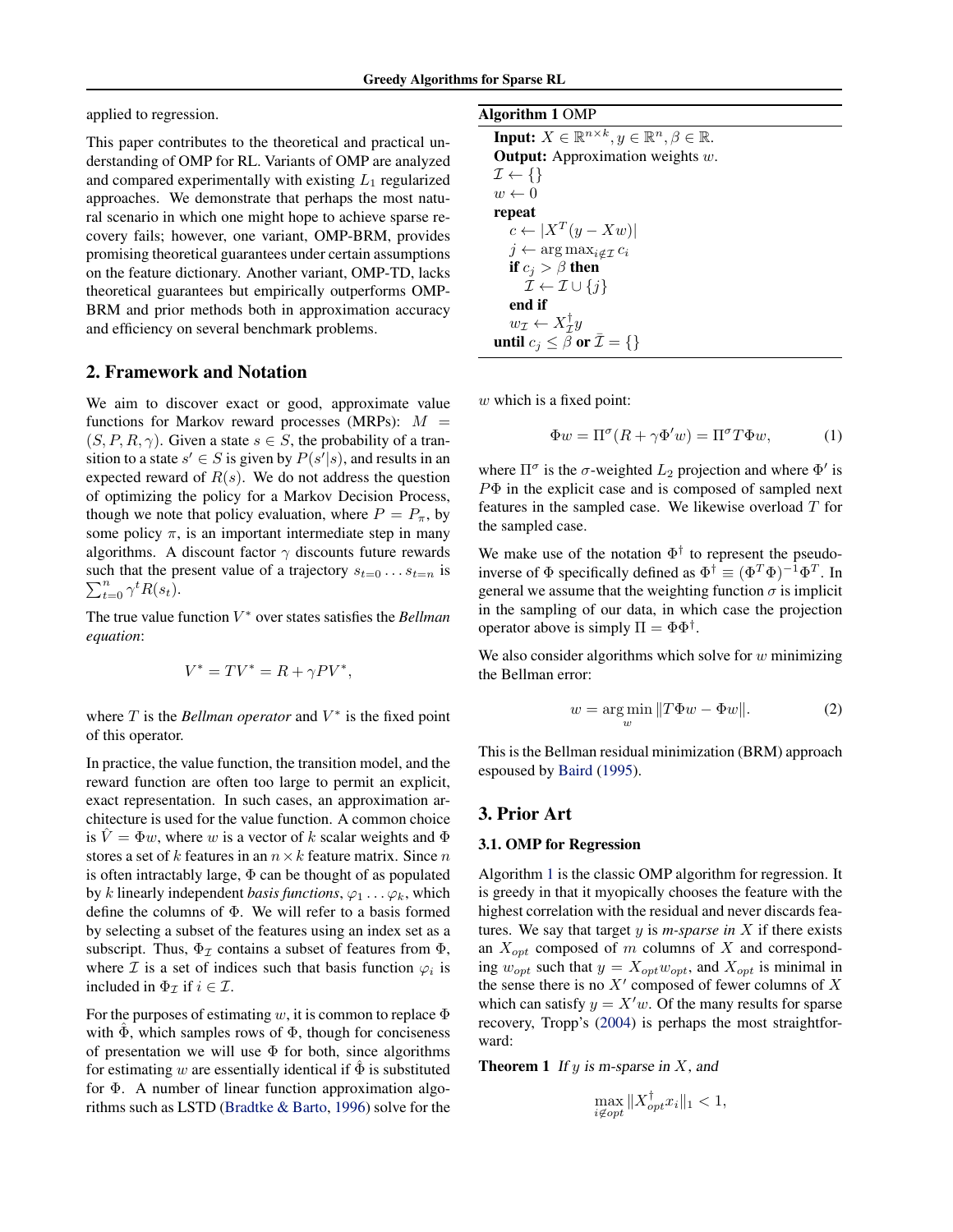then OMP called with X, y, and  $\beta = 0$  will return  $w_{opt}$  in m iterations.

In the maximization, the vectors  $x_i$  correspond to the columns of  $X$  which are not needed to reconstruct  $y$  exactly. In words, this condition requires that the projection of any suboptimal feature into the span of the optimal features must have small weights. Note that any orthogonal basis trivially satisfies this condition.

Tropp also extended this result to the cases where  $y$  is approximately sparse in  $X$ , and [Zhang](#page-7-0) [\(2009\)](#page-7-0) extended the result to the noisy case.

#### 3.2.  $L_1$  Regularization in RL

In counterpoint to the greedy methods based on OMP, which we will explore in the next section, much of the recent work on feature selection in RL has been based on least-squares methods with  $L_1$  regularization. For regression, [Tibshirani](#page-7-0) [\(1996\)](#page-7-0) introduced the LASSO, which takes matrix  $X$  and target vector  $y$  and seeks a vector  $w$  which minimizes  $||y - Xw||^2$  subject to a constraint on  $||w||_1$ . While Tibshirani uses a hard constraint, this is equivalent to minimizing

$$
||y - Xw||^2 + \beta ||w||_1,
$$
 (3)

for some value of  $\beta \in \mathbb{R}^+$ .

[Loth et al.](#page-7-0) [\(2007\)](#page-7-0) apply the LASSO to Bellman residual minimization. Replacing the residual  $y - Xw$  in equation 3 with the Bellman residual, we obtain

$$
||R + \gamma \Phi' w - \Phi w||^2 + \beta ||w||_1.
$$

Trivially, if we let  $X = \Phi - \gamma \Phi'$  and  $y = R$ , we can substitute directly into equation 3 and solve as a regression problem. The regression algorithm used by Loth et al. is very similar to LARS [\(Efron et al.,](#page-7-0) [2004\)](#page-7-0).

A harder problem is applying  $L_1$  regularization in a fixed point method akin to LSTD. The L<sup>1</sup> *regularized linear fixed point* is the vector w solving

$$
w = \underset{u}{\arg \min} \|R + \gamma \Phi' w - \Phi u\|^2 + \beta \|u\|_1.
$$

introduced by [Kolter & Ng](#page-7-0) [\(2009\)](#page-7-0). Kolter and Ng provide an algorithm, LARS-TD, which closely follows the approach of LARS. [Johns et al.](#page-7-0) [\(2010\)](#page-7-0) followed LARS-TD with an algorithm, LC-TD, which solves for the  $L_1$  regularized linear fixed point as a linear complementarity problem.

It is instructive to note that LARS bears some resemblance to OMP in that it selects as new features those with the highest correlation to the residual of its current approximation. However, where OMP is purely greedy and seeks to

| <b>Algorithm 2 OMP-BRM</b>                                          |  |
|---------------------------------------------------------------------|--|
| Input:                                                              |  |
| $\Phi \in \mathbb{R}^{n \times k} : \Phi_{ij} = \varphi_j(s_i),$    |  |
| $\Phi' \in \mathbb{R}^{n \times k} : \Phi'_{ij} = \varphi_j(s'_i),$ |  |
| $R \in \mathbb{R}^n : R_i = r_i$                                    |  |
| $\gamma \in [0,1),$                                                 |  |
| $\beta \in \mathbb{R}$                                              |  |
| Output:                                                             |  |
| Approximation weights $w$ .                                         |  |

use all active features to the fullest, LARS is more moderate and attempts to use all active features *equally*, in the sense that all active features maintain an equal correlation

call OMP with  $X = \Phi - \gamma \Phi'$ ,  $y = R$ ,  $\beta = \beta$ 

with the residual. One aspect of the LARS approach that sets it quite apart from OMP is that LARS will remove features from the active set when necessary to maintain its invariants.

Intuitively, LARS and algorithms based on LARS such as LARS-TD have an advantage in minimizing the number of active features due to their ability to remove features. LC-TD also adds and removes features. These methods do suffer from some disadvantages related to this ability, however. LARS-TD can be slowed down by the repeated adding and removing of features. Worse, both LARS-TD and LC-TD involve computations which are numerically sensitive and are not guaranteed to find the desired solution in all cases since (unlike in the pure regression case) the task of finding an  $L_1$  regularized linear fixed point is not a convex optimization problem.

# 4. OMP for RL

We present two algorithms for policy evaluation: OMP-BRM and OMP-TD.<sup>[1](#page-0-0)</sup> As the names suggest, the first algorithm is based on Bellman residual minimization (BRM), while the second is based on the linear TD fixed point. Algorithm 2, OMP-BRM, is the simpler algorithm in the sense that it essentially performs OMP with features  $\Phi$  −  $\gamma\Phi'$  using the reward vector as the target value. OMP-BRM is different from the OMP-BR algorithm introduced by [Johns](#page-7-0) [\(2010\)](#page-7-0), which selected basis functions from Φ.

Algorithm [3,](#page-3-0) OMP-TD, applies the basic OMP approach to build a feature set for LSTD.<sup>[2](#page-0-0)</sup> OMP-TD is similar in approach to the approximate BEBF algorithm of [Parr et al.](#page-7-0) [\(2007\)](#page-7-0), in which each new feature is an approximation to the current Bellman residual. In OMP-TD, rather than approximate the Bellman residual, we simply add the feature

<sup>&</sup>lt;sup>1</sup>Note that both algorithms reduce to OMP when  $\gamma = 0$ .

 $2$ [Johns](#page-7-0) [\(2010\)](#page-7-0) called the same algorithm OMP-FP.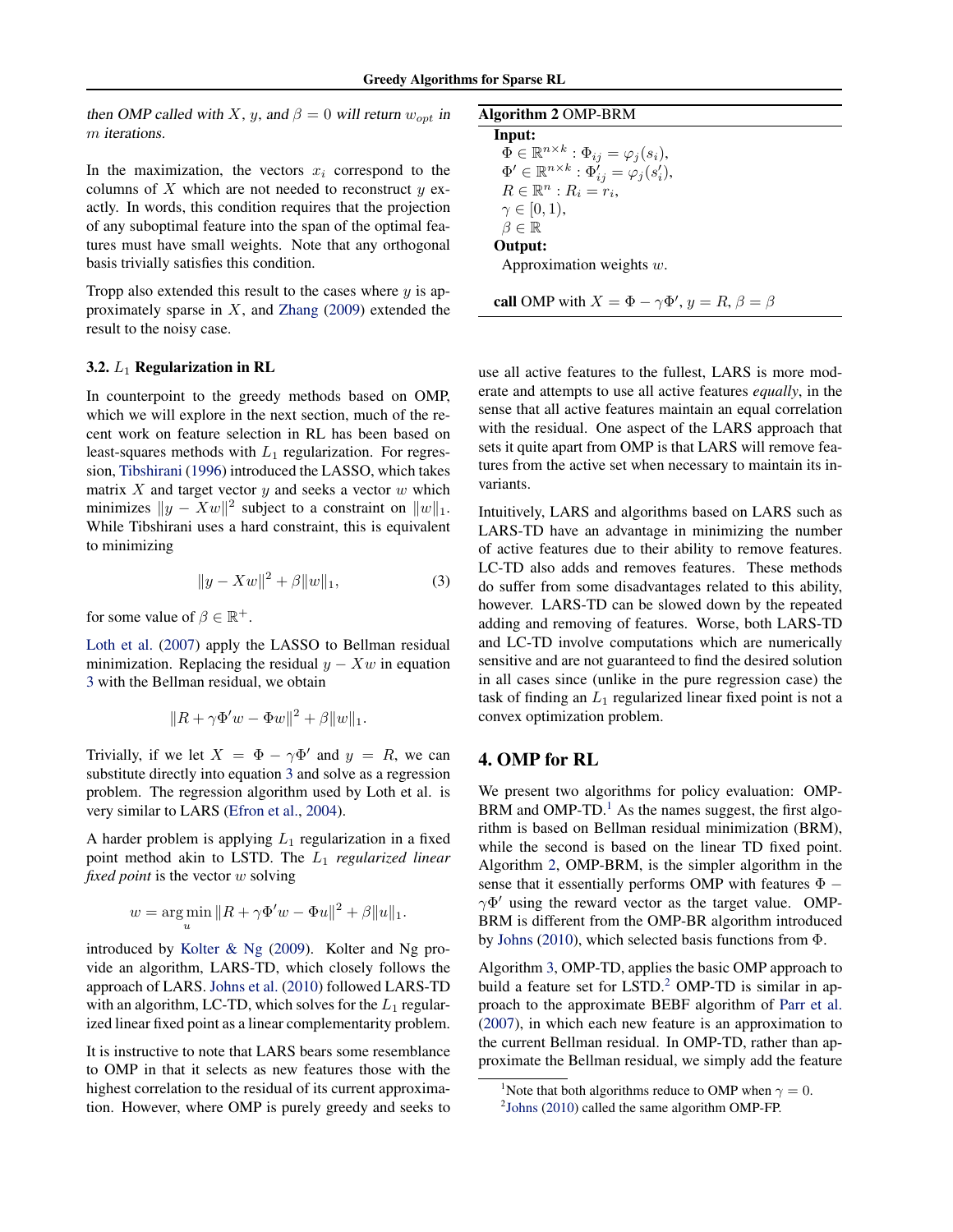## <span id="page-3-0"></span>Algorithm 3 OMP-TD

#### Input:

 $\tilde{\Phi} \in \mathbb{R}^{n \times k} : \Phi_{ij} = \varphi_j(s_i),$  $\Phi'\in\mathbb{R}^{n\times k}:\Phi_{ij}^{'}=\varphi_{j}(s_{i}'),$  $R \in \mathbb{R}^n : R_i = r_i,$  $\gamma \in [0,1),$  $\beta \in \mathbb{R}$ 

#### Output:

Approximation weights w.

 $\mathcal{I} \leftarrow \{\}$  $w \leftarrow 0$ repeat  $c \leftarrow |\Phi^T(R + \gamma \Phi' w - \Phi w)|/n$  $j \leftarrow \arg \max_{i \notin \mathcal{I}} c_i$ if  $c_j > \beta$  then  $\mathcal{I} \leftarrow \mathcal{I} \cup \{i\}$ end if  $w_{\mathcal{I}} \leftarrow (\Phi_{\mathcal{I}}^T \Phi_{\mathcal{I}} - \gamma \Phi_{\mathcal{I}}^T \Phi_{\mathcal{I}}')^{-1} \Phi_{\mathcal{I}}^T R$ until  $c_j \leq \beta$  or  $\bar{\mathcal{I}} = \{\}$ 



Figure 1. A Markov chain for which OMP-TD cannot achieve sparse recovery with an indicator function basis.

which, among features not already in use, currently has the highest correlation with the residual. After adding a feature, the new fixed point is computed using the closed form LSTD fixed point equation, and the new residual is computed. The main results of the BEBF paper apply to OMP-TD: mainly, that each new feature improves a bound on the distance between the fixed point and the true value function V ∗ , as long as the correlation between the feature and the residual is sufficiently large.

#### 4.1. Sparse Recovery in OMP-TD

**Theorem 2** Even if  $V^*$  is m-sparse in an orthonormal basis, OMP-TD cannot guarantee exact recovery of  $V^*$  in m iterations.

PROOF (By counterexample) Consider the Markov chain in figure 1. The arcs indicate deterministic transitions. Suppose  $R(S2) = R(S3) = R(S4) = 1, R(S5) = 0$ , and  $R(S1) = -(\gamma + \gamma^2 + \gamma^3)$ , then  $V^* = [0, 1 + \gamma + \gamma^2, 1 + \gamma]$  $\gamma$ , 1, 0]. With an orthonormal basis  $\Phi$  defined by the indicator functions  $\varphi_i(s) = I(s = s_i)$ ,  $V^*$  is 3-sparse in  $\Phi$ , with  $opt = \{2, 3, 4\}$ . Starting from the empty set of features, the residual vector is just  $R$ . OMP-TD will pick the vector

with the correlation with the residual, which will be  $\varphi_1$ , a vector that is not in *opt*.

The next feature added by OMP-TD could be S4, then S3 and S2. Selecting a single vector not in opt suffices to establish the proof, which means that we could have shortened the example by removing states  $S2$  and  $S3$  and connecting S1 directly to S4. However, the longer chain is useful to illustrate an important point about OMP-TD: It is possible to add a gratuitous basis function at the very first step of the algorithm and the mistake may not be evident until an arbitrary number of additional basis functions are added. This example is easily extended so that an arbitrary number of gratuitous basis functions are added before the first basis function in  $opt$  is added by making multiple copies of the S1 state (together with the corresponding indicator function features). Such constructions can defeat modifications to OMP-TD that use a window of features and discard gratuitous ones [\(Jain et al.,](#page-7-0) [2011\)](#page-7-0) for any fixedsize window.

An algorithm that chooses features from Φ based upon the Bellman residual (OMP-BR in the terminology of [Johns](#page-7-0) [\(2010\)](#page-7-0)), would suffer the same difficulties as OMP-TD in this example. The central problem is that *the Bellman error may not be a trustworthy guide* for selecting features from  $\Phi$  even if  $\Phi$  is orthogonal.

#### 4.2. Sparse Recovery in OMP-BRM

**Lemma 1** If  $V^*$  is m-sparse in  $\Phi$ , then R is at least msparse in  $(\Phi - \gamma P \Phi)$ .

Proof Since  $V^* = (I - \gamma P)^{-1}R$ , we have

$$
(I - \gamma P)^{-1}R = \Phi_{opt} w_{opt}
$$
  
\n
$$
R = \Phi_{opt} w_{opt} - \gamma P \Phi_{opt} w_{opt}
$$
  
\n
$$
= [\Phi - \gamma P \Phi]_{opt} w_{opt}.
$$

The implication is that we can perform OMP on the basis  $(\Phi - \gamma P \Phi)$  and, if there is a sparse representation for R in the basis, we will obtain a sparse representation of  $V^*$  as well. This permits a sparse recovery claim for OMP-BRM that is in stark contrast to the negative results for OMP-TD. **Theorem 3** If  $V^*$  is m-sparse in  $\Phi$ , and

$$
\max_{i \notin opt} \|X_{opt}^{\dagger} x_i\|_1 < 1,\tag{4}
$$

for  $X = \Phi - \gamma P \Phi$ , then OMP-BRM called with  $\Phi$ ,  $\Phi' =$  $P\Phi$ , R,  $\gamma$ , and  $\beta = 0$  will return w such that  $V^* = \Phi w$  in at most m iterations.

PROOF (sketch) The proof mirrors a similar proof from [Tropp](#page-7-0) [\(2004\)](#page-7-0) and is provided in detail in the full version of the paper<sup>[3](#page-0-0)</sup>. Lemma 1 implies that R is m-sparse in X.

<sup>3</sup> Full version available at [http://www.cs.duke.edu/](http://www.cs.duke.edu/~parr/icml2012-full.pdf) [˜parr/icml2012-full.pdf](http://www.cs.duke.edu/~parr/icml2012-full.pdf)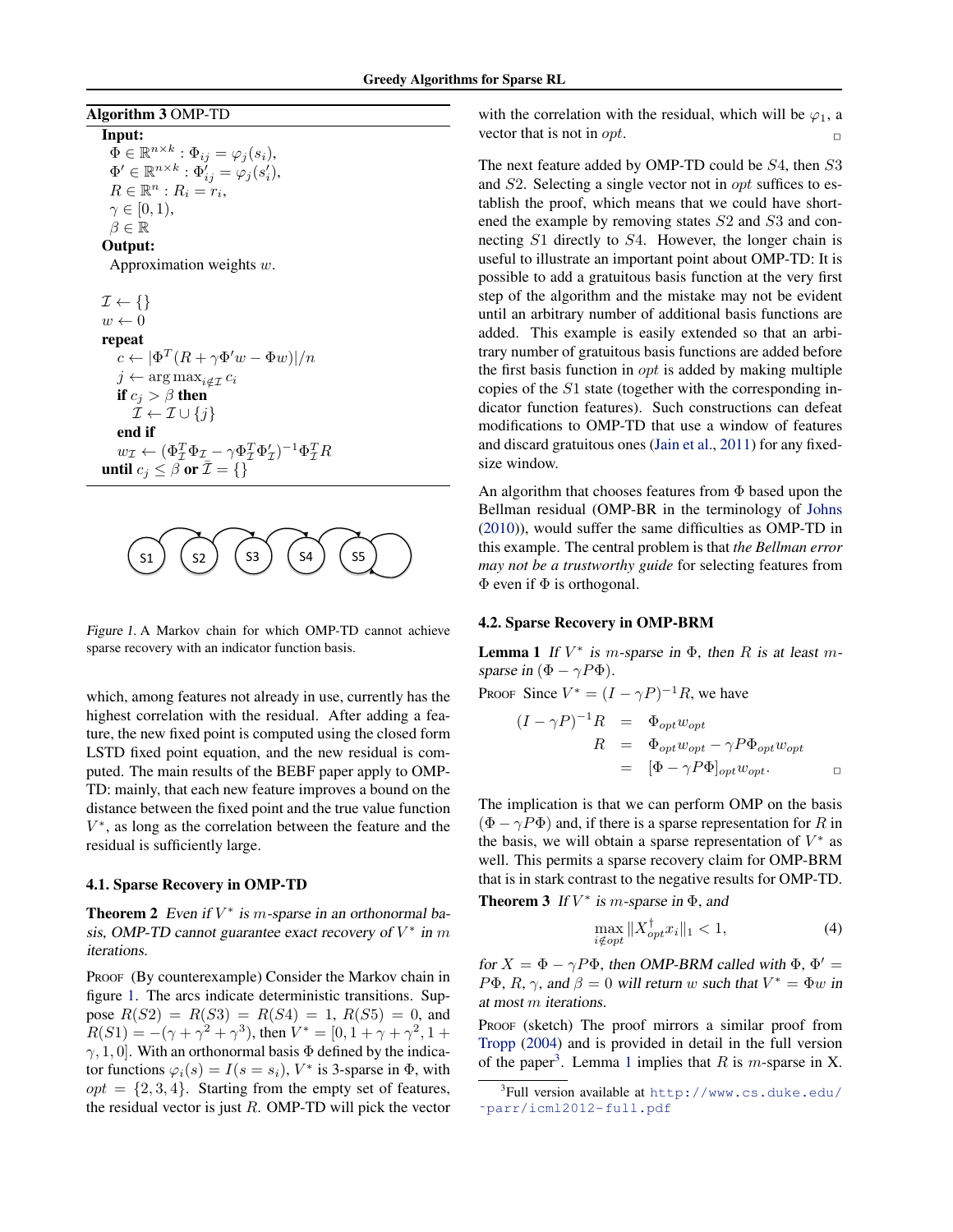Since OMP-BRM does OMP with basis  $X$  and target  $R$ , the sparse recovery results for OMP for regression apply directly.

Tropp's extension to the approximate recovery case also applies directly to OMP-BRM (see full version of the pa-per<sup>[3](#page-0-0)</sup>). For the noisy case, we expect that the results of [Zhang](#page-7-0) [\(2009\)](#page-7-0) could be generalized to RL, but we defer that extension for future work.

#### 4.3. Sparse Recovery Behavior

We set up experiments to validate the theory of exact recovery for OMP-BRM, and to investigate the behavior of OMP-TD in similar circumstances. First, we generated a basis for the 50-state chain problem (see section 5) in which the first three basis functions provide an exact reconstruction of  $V^*$ , and the remaining 997 features are randomly generated, which satisfies equation [\(4\)](#page-3-0). (Generating such a basis required first generating a much larger (50 x 3000) matrix, then throwing out features which violated the exact recovery condition, and finally trimming the matrix back down to 1000 features. The first three features were constructed by finding two random features which highly correlate with  $V^*$ , then adding in a third feature which was the reconstruction residual using the first two features.)

By using the resulting basis in OMP-BRM with exact data (i.e., where  $\Phi' = P\Phi$ ), we found that, for sufficiently small threshold value, OMP-BRM uses exactly the first three features in its approximation, in accordance with theory. We also tried OMP-BRM with noisy data by sampling 200 state transitions from the 50-state chain problem. In this case, we found that OMP-BRM reliably selected the first three features before selecting any other features. Interestingly, the same basis proved to enable exact recovery for OMP-TD as well. Using the same 200 samples, OMP-TD selected the first three features before selecting any other features.

# 5. Experiments

While we have theoretical results for OMP-BRM that suggest we should be able to perform optimal recovery under certain conditions on the feature dictionary, practical problems contain noise, which current theory does not address. In addition, the desired conditions on the feature dictionary may not hold and it can be difficult to verify if they do hold since these conditions are a property of both the features and the transition function for OMP-BRM. For OMP-TD, we have negative worst-case results, but Section 4.3 gives hope that things may not be so dismal in practice. To gain some understanding of how these algorithms perform under typical conditions, we performed experiments on a number of benchmark RL problems. Figure [2](#page-5-0) shows our main results, the approximation accuracy achieved by each

of four algorithms on each problem. Table [1](#page-6-0) summarizes the benchmark problem properties and some experimental settings. The algorithms studied included:

*OMP-BRM*: The OMP-BRM algorithm as described above, but with some additional machinery to improve performance in actual use. It is well known [\(Sutton & Barto,](#page-7-0) [1998\)](#page-7-0) that BRM is biased in the presence of noise, i.e., when samples are taken from a stochastic transition function. One solution to this problem is to use double samples for each transition. In each of our experiments, we ran with and without doubled samples, and we report the behavior of the better performing option. Table [1](#page-6-0) records which experiments use doubled samples. Figure [3](#page-6-0) shows how doubling samples affects performance on the 50-state chain problem. In all cases, the number of samples in the *Samples* column refers to the number of starting states.<sup>[4](#page-0-0)</sup> In the doubled case we also add in a small amount  $(0.01)$  of  $L_2$  regularization in order to keep the algorithm well behaved (by keeping the matrices to be inverted well conditioned).

*OMP-TD*: The OMP-TD algorithm as described above, but with a small amount (0.01) of  $L_2$  regularization when computing the final solution at each threshold. This change seemed to be important for some of the harder benchmarks such as puddleworld and two-room, where without regularization, the LSTD solution at various threshold values would occasionally exhibit unstable behavior. We use regularization on all problems, as it seems to cause no issues even for benchmarks which do not need it.

*LARS-BRM*: This is our implementation of the algorithm of [Loth et al.](#page-7-0) [\(2007\)](#page-7-0), which effectively treats BRM as a regression problem to be solved using LARS. Note that there is no provision for sample doubling in this algorithm, which may affect its performance on some problems.

*LARS-TD*: This is the LARS-TD algorithm of [Kolter & Ng](#page-7-0) [\(2009\)](#page-7-0). Again we found it useful sometimes to include a small amount (0.01) of  $L_2$  regularization, giving the "elastic net" [\(Zou & Hastie,](#page-7-0) [2005\)](#page-7-0) solution. The additional regularization does not always benefit; however, we report in figure [2](#page-5-0) the better of the two for each benchmark. Table [1](#page-6-0) records which experiments use  $L_2$  regularization in LARS-TD.

In figure [2,](#page-5-0) we have plotted performance of the various algorithms on a variety of benchmark problems. The vertical axis is the root mean square error with respect to the true value function,  $V^*$ . For the discrete state problems,  $V^*$ is computed exactly, while for the continuous state prob-

<sup>&</sup>lt;sup>4</sup>This could be interpreted as giving the double-sample case an unfair advantage because there is no "penalty" for the additional samples collected. On the other hand, counting next states only could be seen as imposing too harsh of a penalty on OMP-BRM since the same number of samples would necessarily have sparser coverage of the state space.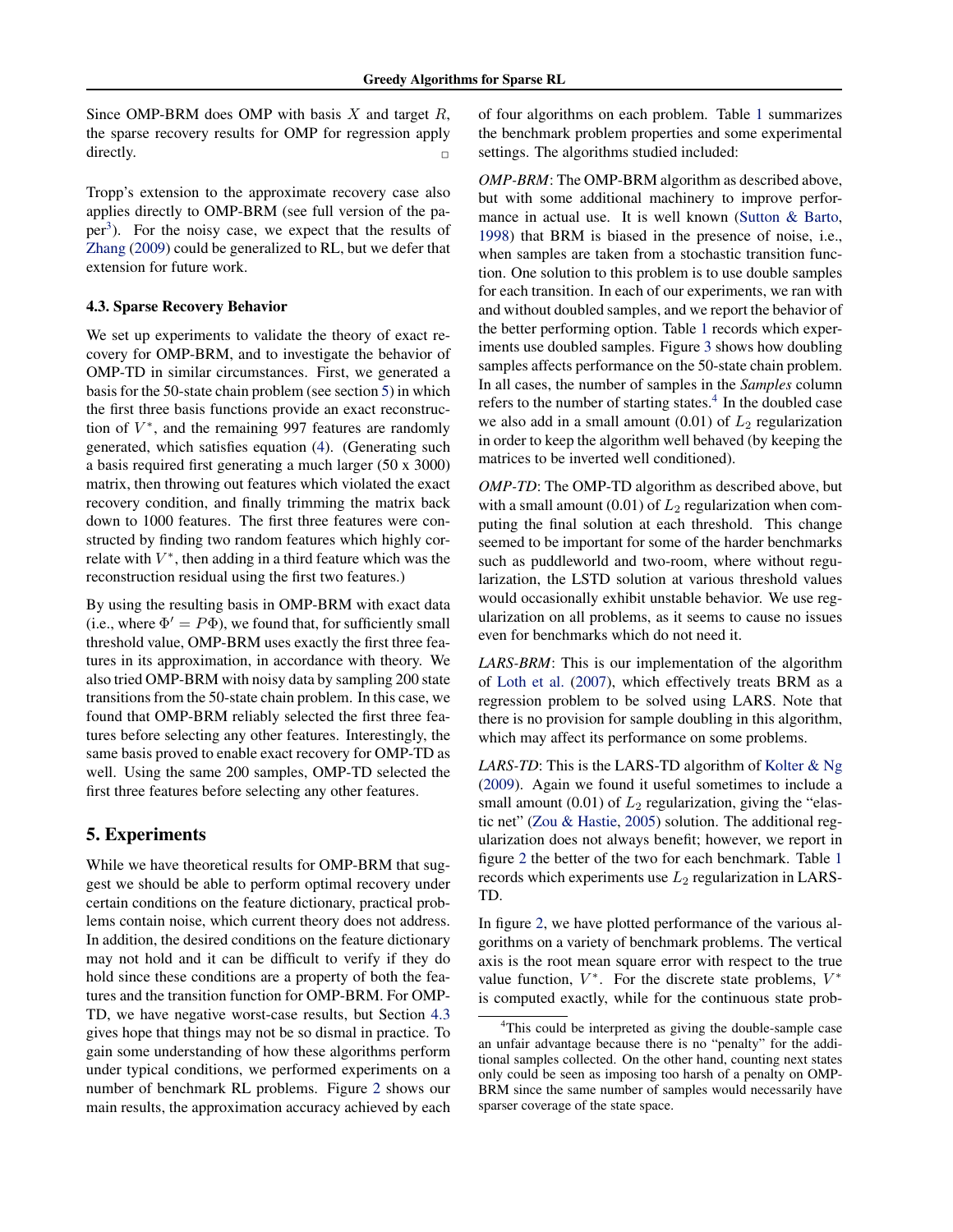<span id="page-5-0"></span>

Figure 2. Error with respect to  $V^*$  versus regularization/threshold coefficient on several benchmark problems.

lems  $V^*$  is computed at a large number of sampled states by Monte Carlo rollouts. The number of trials over which the values are averaged is reported in table [1.](#page-6-0) The horizontal axis gives the threshold/regularization coefficient value  $\beta$  for the value function  $V_{\beta}$  plotted.

In general, the meaning of  $\beta$  for the OMP algorithms is dif-

ferent than for the LARS algorithms. However, there is a strong similarity between the two in that, for both, a solution at value  $\beta$  implies that there are no further features with a correlation with the current residual of  $\beta$  or larger. This is explicit in the OMP algorithms, and implicit in the fixed point conditions for LARS-TD (n.b. [Kolter & Ng](#page-7-0) [\(2009\)](#page-7-0), equation 9) and LARS-BRM. Surprisingly, given that OMP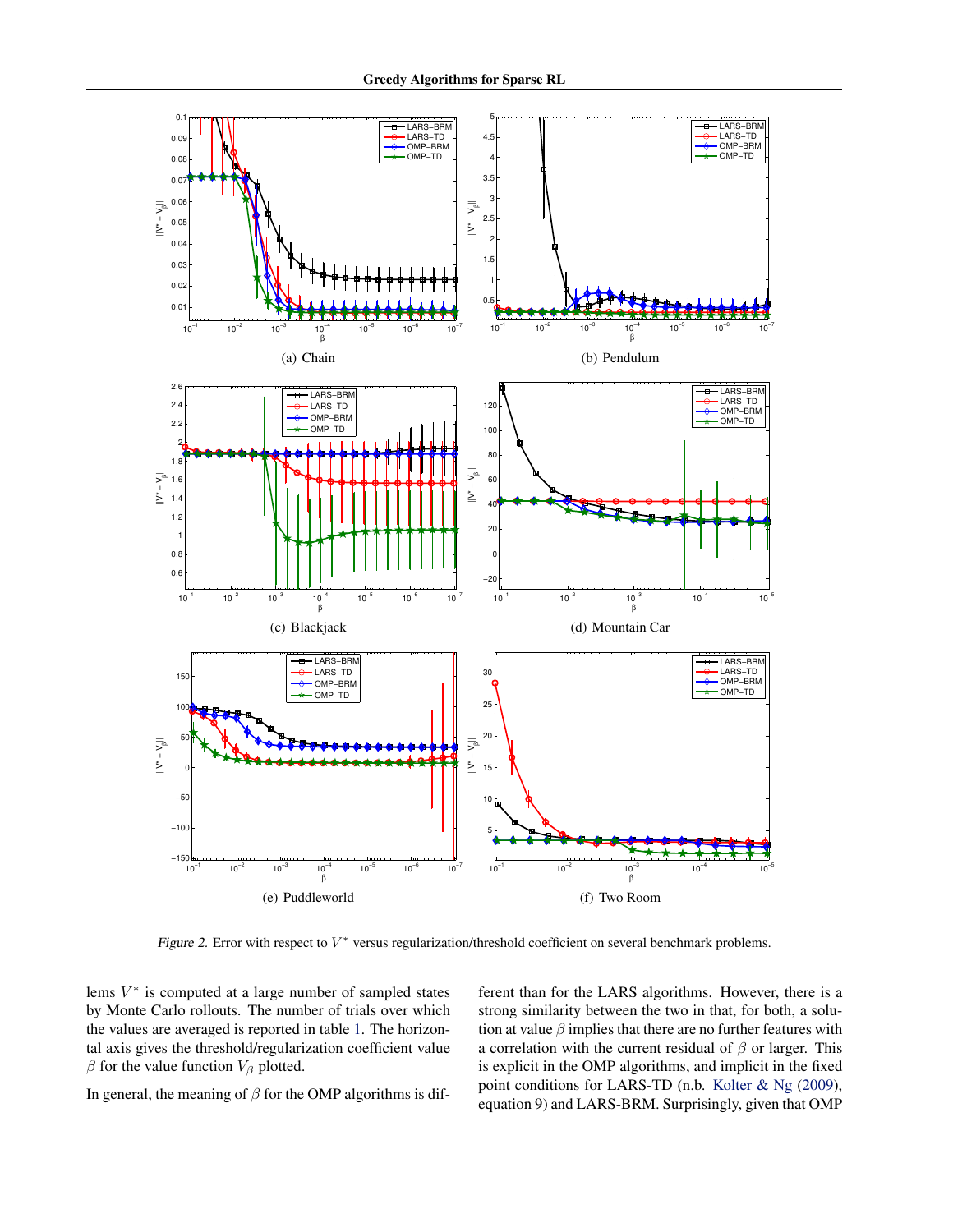<span id="page-6-0"></span>

| Problem          | State space          | Features | Samples | Trials | LARS-TD $L_2$ ? | BRM double samples? |
|------------------|----------------------|----------|---------|--------|-----------------|---------------------|
| Chain            | Discrete, 50 states  | 208      | 500     | 1000   | $\times$        |                     |
| Pendulum         | Continuous, 2d       | 268      | 200     | 1000   |                 |                     |
| <b>Blackjack</b> | Discrete, 203 states | 219      | 1600    | 1000   | $\times$        | $\times$            |
| Mountain Car     | Continuous, 2d       | 1366     | 5000    | 100    |                 | $\times$            |
| Puddleworld      | Continuous, 2d       | 570      | 2000    | 500    | $\times$        | $\times$            |
| Two Room         | Continuous, 2d       | 2227     | 5000    | 1000   | $\times$        | X                   |

Table 1. Benchmark experiment properties and experimental settings.

is greedy and never removes features, we find that the sparsity of the solutions given by the algorithms is similar for the same values of  $\beta$ ; e.g., see figure [4.](#page-7-0)

As figure [2](#page-5-0) shows, OMP-TD is generally competitive with, or better than, LARS-BRM and LARS-TD on most of the benchmark problems. In addition, we note that the OMPbased algorithms are considerably faster than the LARSbased algorithms; see figure [5](#page-7-0) for a comparison of computation time on the puddleworld problem.

While OMP-TD generally leads in our benchmarks, we should point out some caveats. With very small numbers of samples (even fewer than shown in our experiments) OMP-TD was somewhat more prone to unstable behavior than the other algorithms. This could simply mean that OMP-TD requires more  $L_2$  regularization, but we did not explore that in our experiments. An indication that OMP-TD can require more  $L_2$  regularization than the other algorithms is evident in our OMP-TD experiments for Mountain Car, where the high variance for low values of  $\beta$  arises from just two (out of 100) batches of samples. In these cases, it appears that OMP-TD is adding a feature which is essentially a delta function on a single sample. Without additional  $L_2$ regularization, OMP-TD produces very poor value functions for these batches.

For all of the experiments except for blackjack, the features are radial basis functions (RBFs). There are multiple widths of RBFs placed in the state space in grids of various spacing. For blackjack, the basis functions are indicators on groups of states. All features are normalized, although we tried both with and without normalization, and the results were qualitatively similar.

More information about each of the experimental domains can be found in the full version of the paper<sup>[3](#page-0-0)</sup>.

# 6. Conclusions and Future Work

In this paper we have explored the theoretical and practical applications of OMP to RL. We analyzed variants of OMP and compared them experimentally with existing  $L_1$ regularized approaches. We showed that perhaps the most



Figure 3. Comparison of error between OMP-BRM using single samples versus doubled samples on chain.

natural scenario in which one might hope to achieve sparse recovery fails; however, one variant, OMP-BRM, provides promising theoretical guarantees under certain assumptions on the feature dictionary. Another variant, OMP-TD, empirically outperforms prior methods both in approximation accuracy and efficiency on several benchmark problems.

There are two natural directions for further development of this work. Our theoretical results for OMP-BRM built upon the simplest results for sparse recovery in regression and do not apply directly to more realistic scenarios that involve noise. Stronger results may be possible, building upon the work of [Zhang](#page-7-0) [\(2009\)](#page-7-0). A more interesting, but also more challenging, future direction would be the theoretical development to explain the extremely strong performance of OMP-TD in practice despite negative theoretical results on sparse recovery. For example, there could be an alternate set of conditions on the features that frequently hold in practice and that can be shown theoretically to have good sparse recovery guarantees.

### Acknowledgments

This work was supported by NSF IIS-1147641. Opinions, findings, conclusions or recommendations herein are those